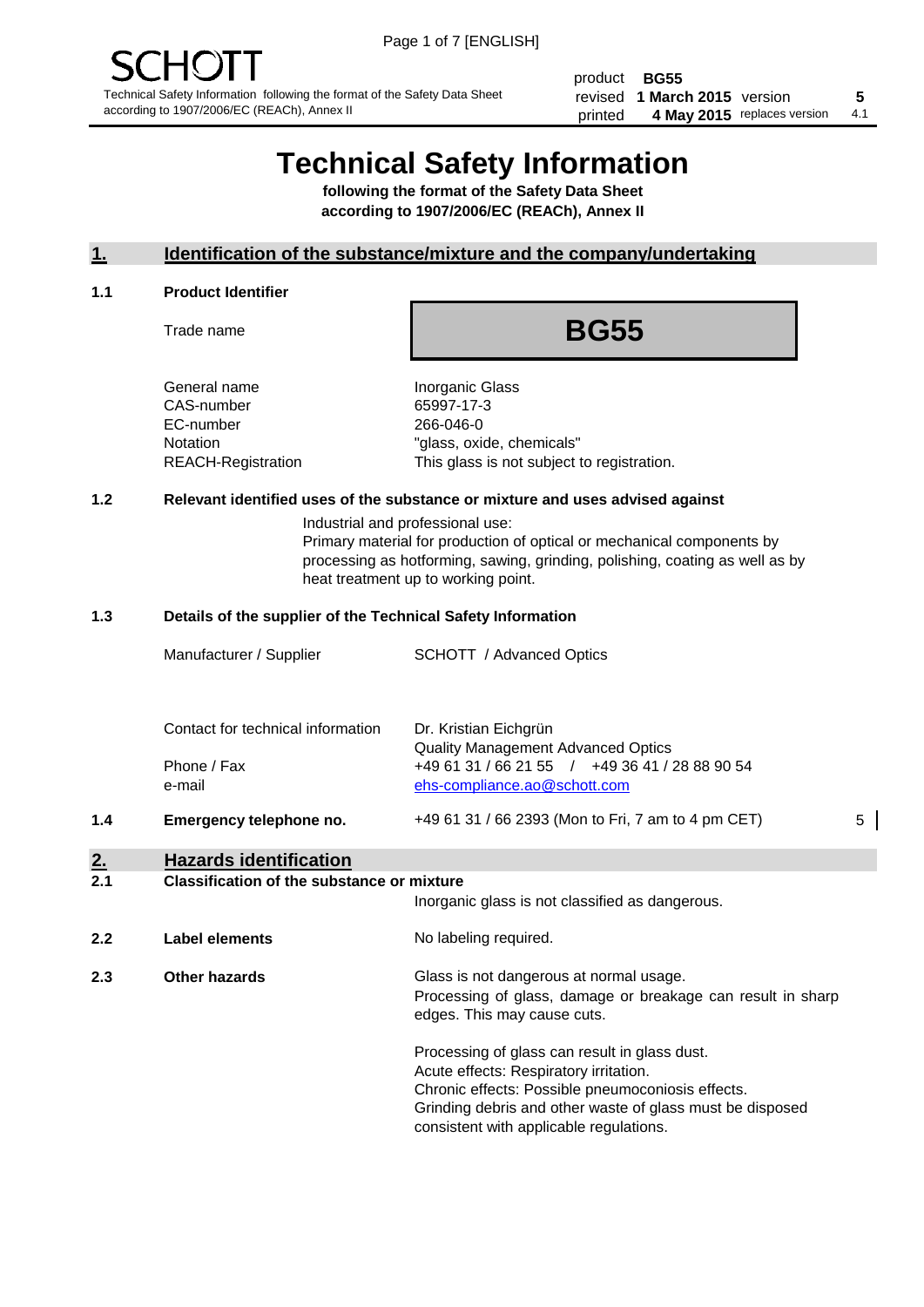## **3. Composition/information on ingredients**

#### **3.1 Substances**

As the substance glass is not included in the candidate list of substances of very high concern, currently there are no information duties according to article 33 of REACH. However for the production of glass we may use substances, which are on the candidate list and had been included in Annex XIV of the REACH regulation or could be included in future . These powdery substances are not present as such in the final glass; they are fully integrated into the glass matrix through the melting process. Thus they loose their original characteristics. The main components are listed as additional information in chapter 16. For more information please refer to ehs-compliance.ao@schott.com.

#### **3.2 Mixtures**

Glass is classified as substance acc. to regulation (EC) No 987/2008 (amending of Reach-Reg.).

#### **4. First aid measures**

#### **4.1 Description of first aid measures**

| <b>General information</b> | Glass is no hazardous substance. The following information<br>refer to glass dust and glass splinter which may result from<br>processing or breakage. |
|----------------------------|-------------------------------------------------------------------------------------------------------------------------------------------------------|
| <b>After inhalation</b>    | Supply fresh air; consult doctor in case of complaints                                                                                                |
| After skin contact         | Normally not dangerous.                                                                                                                               |
|                            | Consult doctor in case of complaints.                                                                                                                 |
| After eye contact          | Rinse under running water.                                                                                                                            |
|                            | Consult doctor in case of complaints.                                                                                                                 |
| <b>After swallowing</b>    | Consult doctor                                                                                                                                        |

#### **4.2 Most important symptoms and effects, both acute and delayed**

none known

**4.3 Indication of immediate medical attention and special treatment needed** 

|     |                                                                     | none                           |
|-----|---------------------------------------------------------------------|--------------------------------|
| 5.  | <b>Fire fighting measures</b>                                       |                                |
| 5.1 | <b>Extinguishing media</b>                                          | no requirements                |
| 5.2 | Special hazards arising from the substance or mixture               | none. Glass is noncombustible. |
| 5.3 | <b>Advice for firefighters</b>                                      | none                           |
| 6.  | <b>Accidental release measures</b>                                  |                                |
| 6.1 | Personal precautions, protective equipment and emergency procedures |                                |
|     |                                                                     | none                           |
| 6.2 | <b>Environmental Precautions</b>                                    | none                           |
| 6.3 | Methods and material for containment and cleaning up                | none                           |
| 6.4 | Reference to other sections                                         | none                           |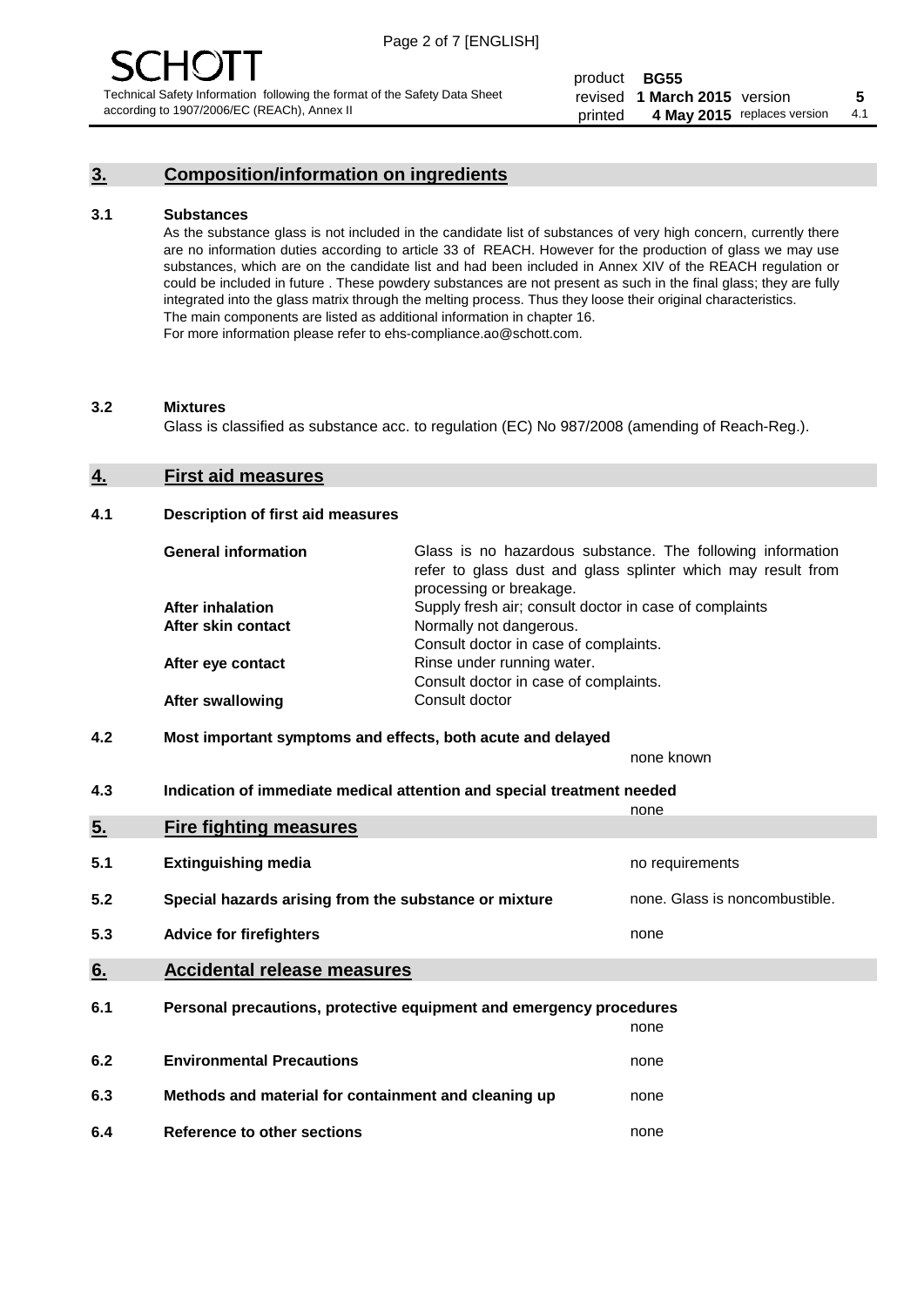

product **BG55** revised **5 1 March 2015** version printed 4 May 2015 replaces version 4.1

| $\underline{7}$ . | <b>Handling and storage</b>                                                                                                                                                                                                                                                                                                                                                                                                    |                                                                                                                                                                                                                                                                                                                                        |
|-------------------|--------------------------------------------------------------------------------------------------------------------------------------------------------------------------------------------------------------------------------------------------------------------------------------------------------------------------------------------------------------------------------------------------------------------------------|----------------------------------------------------------------------------------------------------------------------------------------------------------------------------------------------------------------------------------------------------------------------------------------------------------------------------------------|
| 7.1               | <b>Precautions for safe handling</b>                                                                                                                                                                                                                                                                                                                                                                                           | Avoid breakage because of injury risk by sharp edges.                                                                                                                                                                                                                                                                                  |
| 7.2               | Conditions for safe storage, including any incompatibilities                                                                                                                                                                                                                                                                                                                                                                   | Store in dry environment. Avoid excessive humidity.                                                                                                                                                                                                                                                                                    |
| 7.3               | Specific end use(s)                                                                                                                                                                                                                                                                                                                                                                                                            | see section 1.2                                                                                                                                                                                                                                                                                                                        |
| 8.                | <b>Exposure controls / personal protection</b>                                                                                                                                                                                                                                                                                                                                                                                 |                                                                                                                                                                                                                                                                                                                                        |
| 8.1               | <b>Control parameters</b><br>Regulation<br>Value<br>0.3 mg / $m^3$<br>peak limit<br>no information<br>teratogenic                                                                                                                                                                                                                                                                                                              | In case of dust formation, declaration for FUSED SILICA, CAS-No: 60676-86-0<br>TRGS 900 - GERMAN OCCUPATIONAL EXPOSURE LIMIT VALUES (01/2006)<br>(EXPOSURE LIMIT VALUE) with reference to the respirable fraction.<br>There is no reason to fear a risk of damage to the developing embryo<br>or foetus when limit value is adhered to |
| 8.2               | <b>Exposure controls</b><br>Technical measures and appropriate work processes have higher priority than personal<br>protective equipment. Provide adequate ventilation by local exhaust ventilation or ventilation<br>in general.<br>Adequate assessment tools for verification of effectivity of the protective measures includes<br>methods of measurements as described in "Technischen Regeln for Gefahrstoffe (TRGS) 402. |                                                                                                                                                                                                                                                                                                                                        |
|                   | <b>Respiratory Protection</b>                                                                                                                                                                                                                                                                                                                                                                                                  | Technical<br>measure: wet grinding/processing, avoid dust<br>formation.<br>If glass dust or particulates are above the national exposure<br>limits use a national approved respirator for dust and fibers.                                                                                                                             |
|                   | <b>Hand Protection</b>                                                                                                                                                                                                                                                                                                                                                                                                         | Use protective gloves and safety wristbands for protection<br>against cut injuries.                                                                                                                                                                                                                                                    |
|                   | Eye Protection                                                                                                                                                                                                                                                                                                                                                                                                                 | Use industrial safety glasses that meet national standards.                                                                                                                                                                                                                                                                            |
|                   | <b>Personnel Protection</b>                                                                                                                                                                                                                                                                                                                                                                                                    | Use safety skirting for protection from sharp edges.<br>Wear safety shoes.                                                                                                                                                                                                                                                             |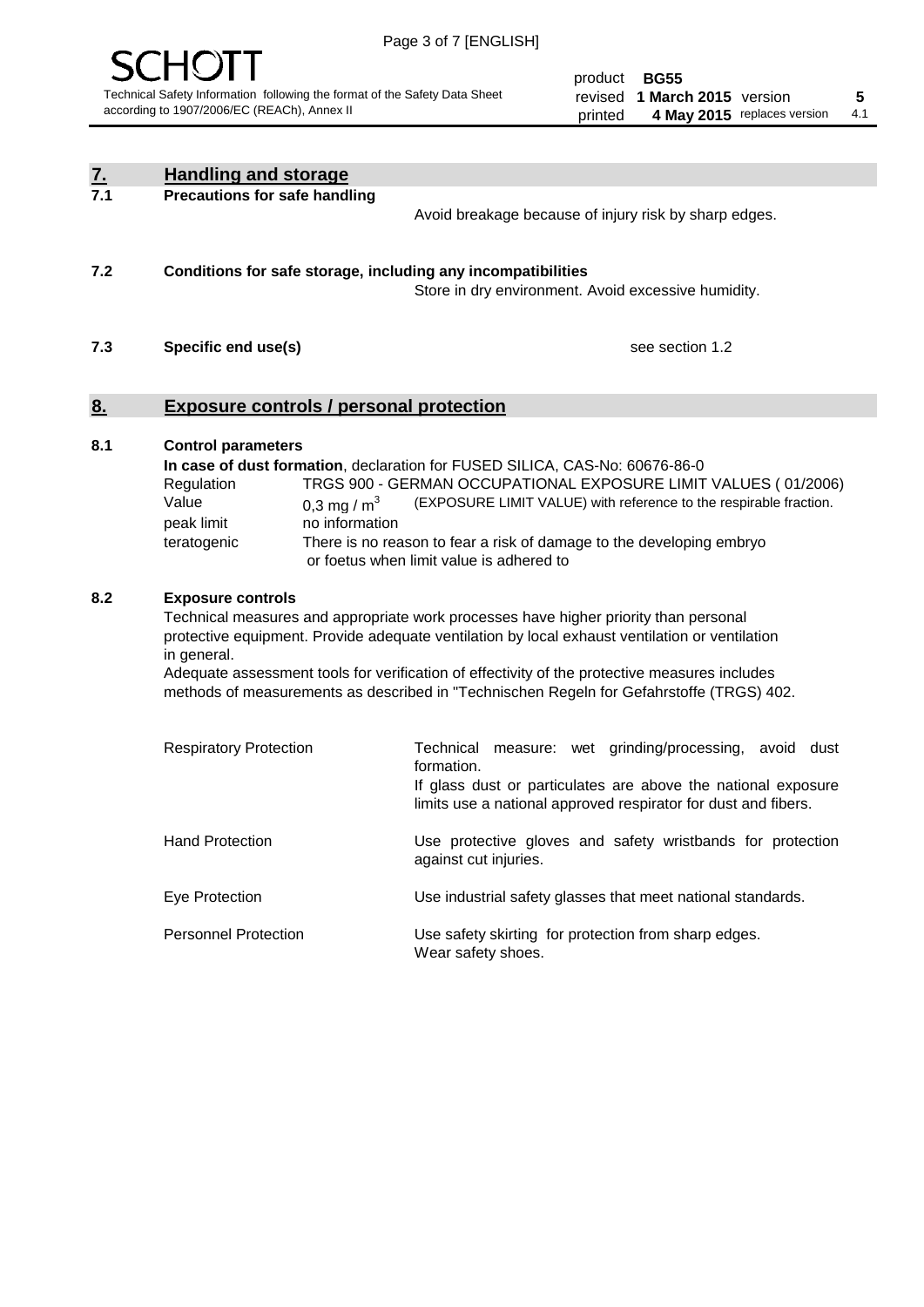### **9. Physical and chemical properties**

#### **9.1 Information on basic physical and chemical properties**

|     | Appearance                            |                                                    |
|-----|---------------------------------------|----------------------------------------------------|
|     | <b>Physical state</b>                 | solid                                              |
|     | <b>Colour</b>                         | transparent or coloured                            |
|     | Odour                                 | odourless                                          |
|     | pH-value                              | not applicable                                     |
|     | <b>Boilling point/boilling range</b>  | not applicable                                     |
|     | Melting point/melting range           | 470 °C                                             |
|     |                                       | Transformation temperature according to ISO 7884-8 |
|     | <b>Flashpoint</b>                     | not combustible                                    |
|     | <b>Combustibility</b>                 | not combustible                                    |
|     | Ignition temperature                  | none                                               |
|     | <b>Auto flammability</b>              | none                                               |
|     | Danger of explosion                   | none                                               |
|     | <b>Explosive limits upper / lower</b> | none                                               |
|     | <b>Oxidizing characteristics</b>      | none                                               |
|     | Vapour pressure                       | not applicable                                     |
|     | Density (20 °C)                       | $2,65$ g/ccm                                       |
|     | <b>Water solubility</b>               | not applicable                                     |
|     | <b>Fat solubility</b>                 | not applicable                                     |
|     | n-octanol-water partition coefficient | not applicable                                     |
|     | <b>Other information</b>              | none                                               |
| 9.2 | <b>Other information</b>              | none                                               |

# **10. Stability and Reactivity**

#### **10.1 Reactivity**

Glass is a stable material. Glass is inert to many chemicals, but may react to hot, strong alkaline solutions and with hydrofluoric, fluorosilicic and phosphoric acids. When heated to temperatures above the melting point, metal oxide fumes may be emitted.

Glass is an amorphous, inorganic, usually transparent or translucent substance consisting of a mixture of silicates or sometimes borates or phosphates as glass formers. With additions of modifiers a melt is produced at high temperatures, that cools to a solid state without crystallization.

#### **10.2 Chemical stability**

Glass is stable at normal environmental conditions.

**10.3 Possibility of hazardous reactions** 

No hazardous reactions at intended use.

| 10.4 | <b>Conditions to avoid</b>       | see section 10.1 |
|------|----------------------------------|------------------|
| 10.5 | Incompatible materials           | see section 10.1 |
| 10.6 | Hazardous decomposition products | see section 10.1 |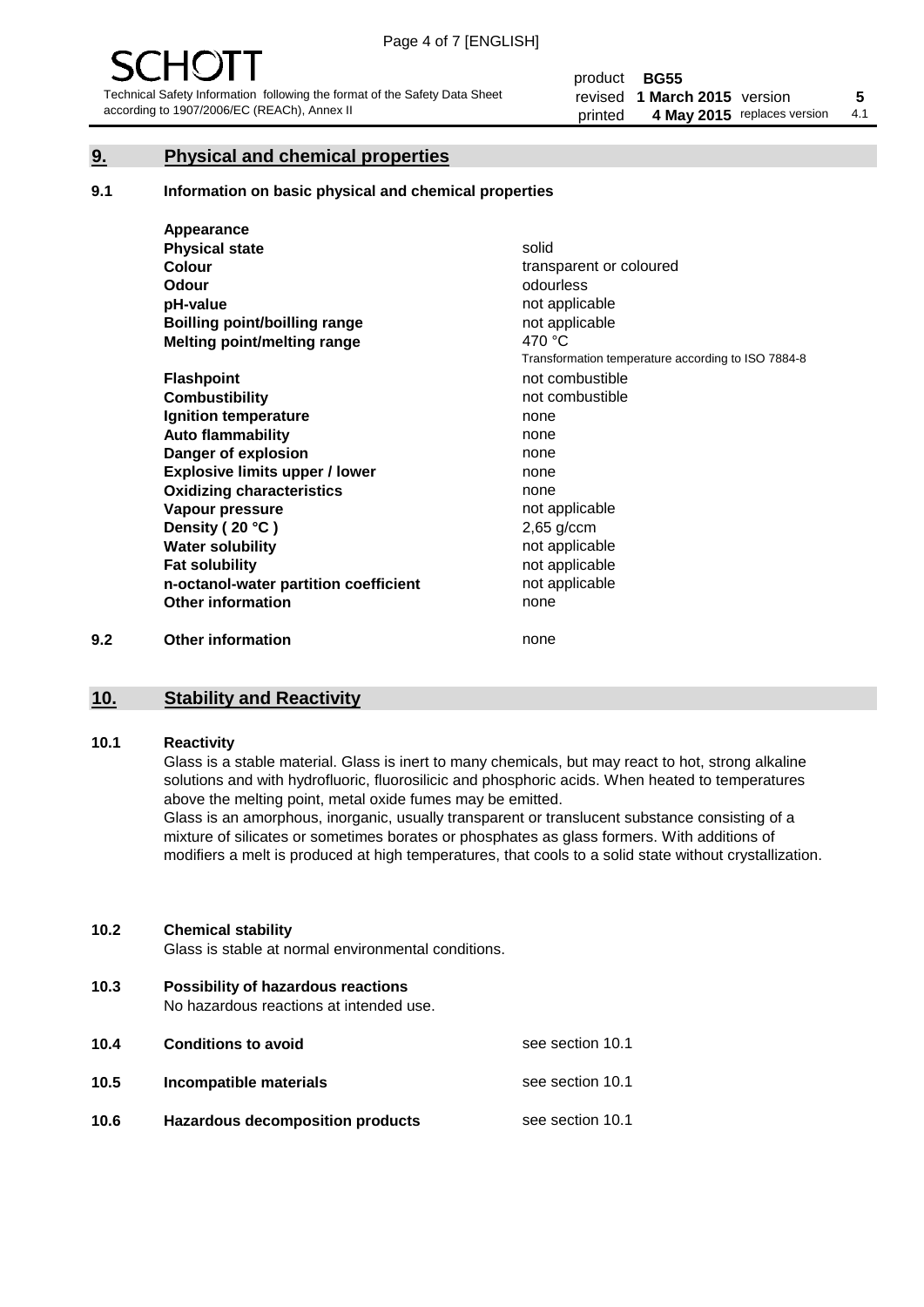

#### **11. Toxicological information**

**11.1 Information on toxicological effects** Toxicological data are not available.

## **12. Ecological information**

- **12.1 Toxicity**
- **12.2 Persistence and degradability**
- **12.3 Bioaccumulative potential**
- **12.4 Mobility in soil**
- **12.5 Results of PBT and vPvB assessment**
- **12.6 Other adverse effects**

#### **13. Disposal considerations**

**13.1 Waste treatment methods**

Disposal according to local regulations

unknown unknown unknown unknown

unknown unknown

| <u>14.</u> | <b>Transport information</b>                                            |                     |
|------------|-------------------------------------------------------------------------|---------------------|
| 14.1       | <b>UN Number</b>                                                        | no requirements     |
| 14.2       | <b>UN Proper Shipping Name</b>                                          | no requirements     |
| 14.3       | <b>Transport hazard class(es)</b>                                       | no requirements     |
| 14.4       | Packing group                                                           | no requirements     |
| 14.5       | <b>Environmental hazards</b>                                            | no requirements     |
| 14.6       | Special precautions for user                                            | see sections 6 to 8 |
| 14.7       | Transport in bulk according to Annex II of MARPOL73/78 and the IBC Code |                     |
|            |                                                                         | no requirements     |

#### **15. Regulatory information**

#### **15.1 Safety, health and environmental regulations/legislation specific for the substance or mixture**

**REACH** Under REACH glass is classified as a "Substance". According to Appendix V Number 11 of the REACh regulation glass is exempted from registration if specified conditions are met. SCHOTT AG, Advanced Optics has examined this conditions for its products. This glass is not subject to registration.

**RoHS** This glass does not contain - according to our knowledge - materials in concentrations, whose placing on the market is forbidden in accordance to the current requirements of the European Directive 2011/65/EU.

#### **United Nations Globally Harmonized System (UN-GHS) related to safety information.**

This information considers also the requirements of the UN-GHS related to safety information.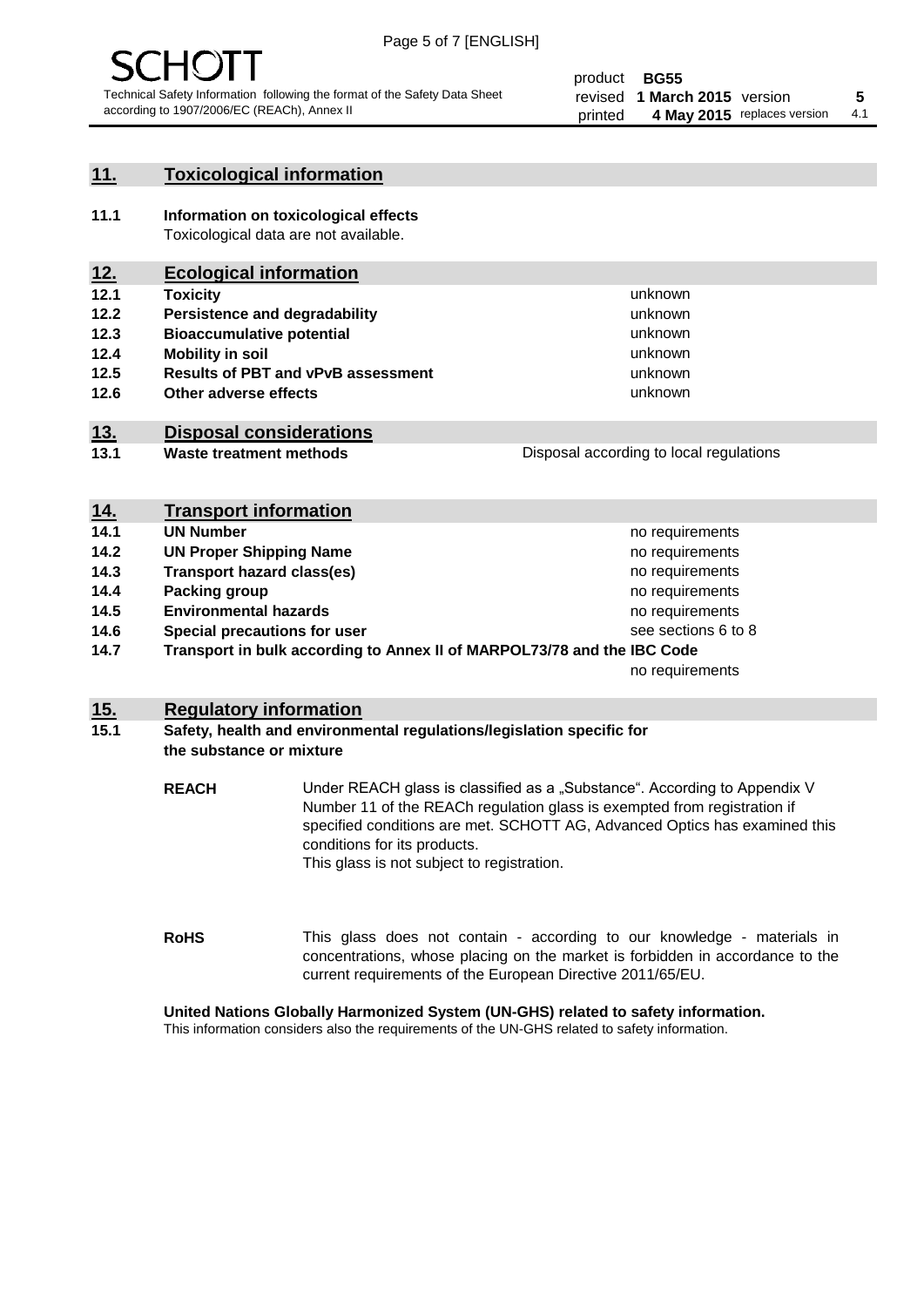#### product **BG55** revised **5 1 March 2015** version printed 4 May 2015 replaces version 4.1

#### **15.2 Chemical Safety Assessment**

A Chemical Safety Assessment has not been carried out.

### **16. Other information**

#### **16.1 Composition of mixture according to raw materials, based on the oxides.**

|               | proportion    | <b>SVHC (REACH)</b> | Reg.  | <b>OSHA</b>         | <b>ACGIH</b>        | Carc.                                                                                           |
|---------------|---------------|---------------------|-------|---------------------|---------------------|-------------------------------------------------------------------------------------------------|
| <b>CAS-No</b> | of weigth (%) | (Y/N)               | (Y/N) | <b>PEL</b>          | <b>TLV</b>          | (Y/N)                                                                                           |
| 1344-28-1     | $1 - 10$      | No.                 | Yes   | $15 \text{ mg/m}^3$ | $10 \text{ mg/m}^3$ | No                                                                                              |
| 1327-53-3     | < 1           | Yes                 | Yes   |                     |                     | Yes                                                                                             |
| 1317-38-0     | $1 - 10$      | No.                 | Yes   | 1 mg/m $3$          | 1 mg/m <sup>3</sup> | No                                                                                              |
| 12057-24-8    | $1 - 10$      | No.                 | Yes   | N/A                 | N/A                 | <b>No</b>                                                                                       |
| 1309-48-4     | $1 - 10$      | No.                 | Yes   | $10 \text{ mg/m}^3$ | $10 \text{ mg/m}^3$ | No                                                                                              |
| 1313-59-3     | < 1           | No.                 | No    | N/A                 | N/A                 | No                                                                                              |
| 1314-56-3     | $70 - 80$     | No.                 | No    | N/A                 | N/A                 | <b>No</b>                                                                                       |
| 1309-64-4     | < 1           | No.                 | Yes   |                     |                     | Yes                                                                                             |
|               |               |                     |       |                     |                     | $0.01$ mg/m <sup>3</sup> $0.01$ mg/m <sup>3</sup><br>$0.5 \text{ mg/m}^3$ 0.5 mg/m <sup>3</sup> |

**The classification and limiting values are valid for the raw materials, see section 3. Glass is not a substance of very high concern (SVHC).**

#### **Explanations to the data in the table**

| SVHC(REACH)        | The raw material is listed in the candidate list of the substances of very high<br>concern                                                                 |
|--------------------|------------------------------------------------------------------------------------------------------------------------------------------------------------|
| Reg.               | Regulated chemical substance per list OSHA Regulations (Standards - 29 CFR)<br>Subpart 1910.1000 Tables Z1 to Z3 Limits for Air Contaminants               |
| OSHA / PEL         | Permissible exposure limit – for chemical materials, issued by the OSHA                                                                                    |
| <b>ACGIH / TLV</b> | Threshold limit value - chemical substances classification by the ACGIH                                                                                    |
| <b>OSHA</b>        | Occupational Safety and Health Administration, an organization of the US.<br>Department of Labor (www.osha.gov).                                           |
| <b>ACGIH</b>       | American Conference of Governmental Industrial Hygienists (ACGIH), an<br>member-based organization that advances occupational and environmental<br>health. |
| Carc.              | Chemical substance classified as carcinogen                                                                                                                |